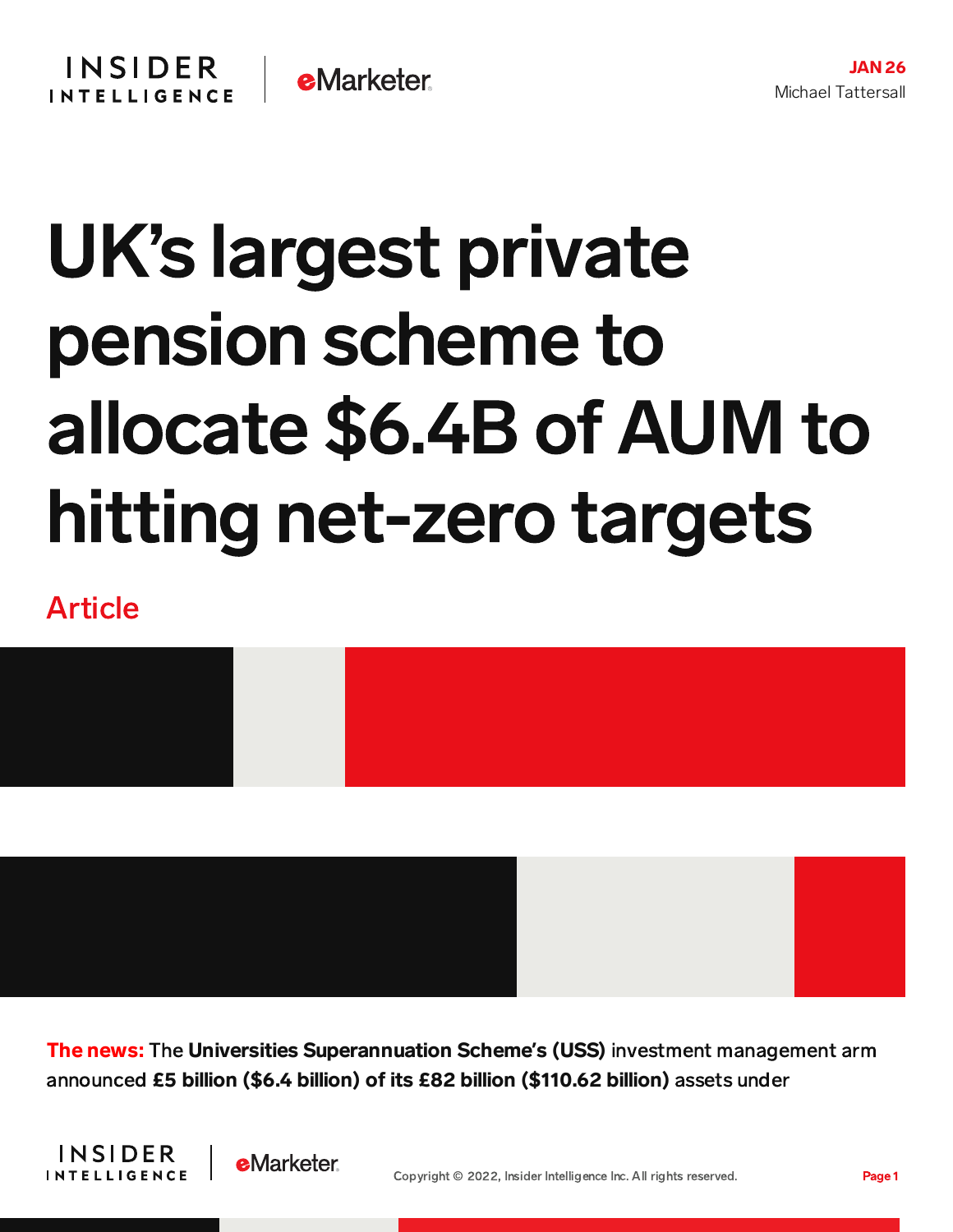management (AUM) will now have a **climate tilt**. The USS is the UK's largest private pension scheme, provided by staff of UK higher education institutions.

More on this: The USS announced its net-zero 2050 target in May last year—and is shifting £5 billion (\$6.75 billion) of its global developed markets' equity allocation to its new climate index to help accomplish this.

- The USS developed its climate transition benchmark with index provider **[Solactive](https://www.solactive.com/)** and it will be managed by Legal & General Investment Management.
- The climate transition benchmark will screen out from the portfolio the companies that rank poorly on the four **UN Sustainable [Development](https://sdgs.un.org/goals) Goals** related to climate change.
- And it will include companies that can show a roadmap for lowering greenhouse gas emissions and meeting decarbonization targets.
- The USS said that it will reduce portfolio greenhouse gas emissions by around 30% relative to the broad equity market and decrease carbon intensity by a further 7% each year.
- Crucially, the index will include Scope 1, 2, and 3 emissions: Scope 1 and 2 relate to direct emissions, and 3 includes indirect emissions from companies' supply chains, for example, which are four times as significant.
- Oil giant Exxon Mobil came under fire for excluding Scope 3—its biggest source of carbon emissions—from its net-zero ambitions.

Why does this matter? Pension schemes can play a significant role in meeting global climate change targets. But the absence of a common global ESG taxonomy creates data inconsistencies that make it difficult for investment managers to assess the sustainability of companies within their portfolios. B2B fintechs can help address this problem.

- Investment managers play a critical role in allocating capital to sustainable projects—and pension schemes make up the largest group of institutional investors, managing \$35 trillion as of 2020.
- Yet the lack of common global definitions of sustainable activities creates inconsistencies across the ratings companies receive from providers and consequently, in fund managers' portfolios.
- This increases the risk of greenwashing, which could cause investor confidence to plummet, diverting away capital from critical sustainable projects.

**INSIDER** 

**INTELLIGENCE**